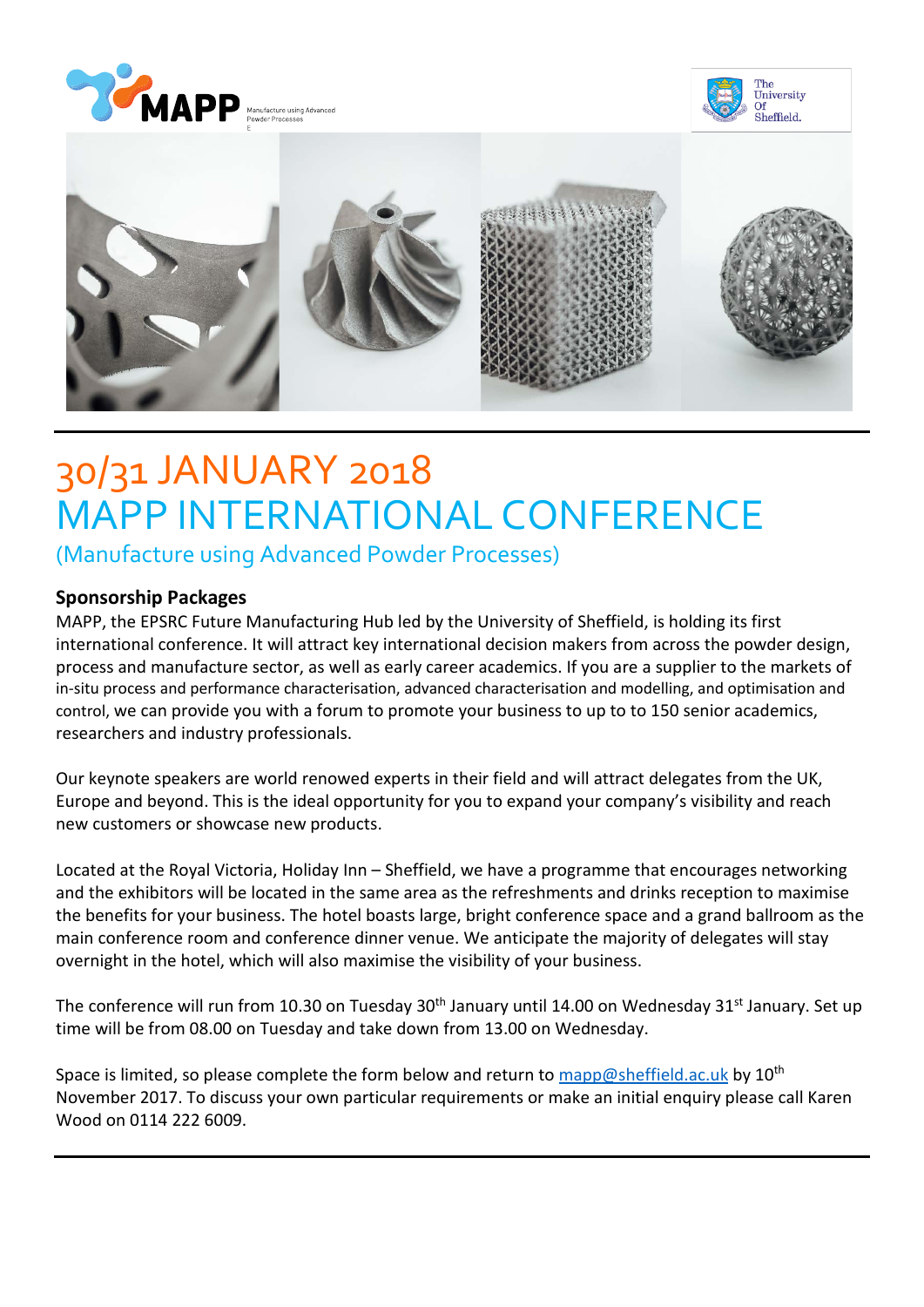# Headline sponsor (x1) **E2,500**\*

**Opportunities available**

Includes premier exhibit space, three complimentary registrations, back cover ad in conference proceedings, banner position in main conference room, premier position logo and full profile on conference website, logo included on all presentations and marketing materials and opportunity to provide flyers/gifts for delegate packs.

# Gold sponsor  $(x2)$   $f1,500*$

Includes prominent exhibit space, two complimentary registrations, full page ad in conference proceedings, logo and short profile on conference website, logo included on all marketing materials and opportunity to provide flyers/gifts for delegate packs.

# Sliver sponsor  $(x3)$   $f1,000*$

Includes exhibit space, one complimentary registration, half page ad in conference proceedings, logo and short profile on conference website, logo included on all marketing materials and opportunity to provide flyers/gifts for delegate packs.

# Bronze sponsor (x3)  $£750*$

Includes exhibit space, one complimentary registration, logo on conference website, logo included on all marketing materials and opportunity to provide flyers/gifts for delegate packs.

# **Other opportunities**

Lanyard sponsor  $(x1)$   $f400^*$ Branding on all lanyards given to delegates (will be designed and printed by MAPP). Logo included on website and marketing materials.

# Poster & Flash Presentation Award sponsor (x1)  $\qquad 2300^*$

Sponsor a first prize and runner up prize for the poster & presentation competition. Logo included on certificate, marketing materials and website. Mention in corresponding news release and photo opportunity.

Small pull-up banner (x6)  $\epsilon$  250\*

Opportunity to bring a small pull up banner for display in main meeting room. Logo included on website & brochure.

# Flyers/gifts for delegate bags  $(x5)$   $f150*$

Company to provide these no later than  $8<sup>th</sup>$  January. Logo included on website & brochure.

\*All prices exclude VAT, which is payable at the standard rate.